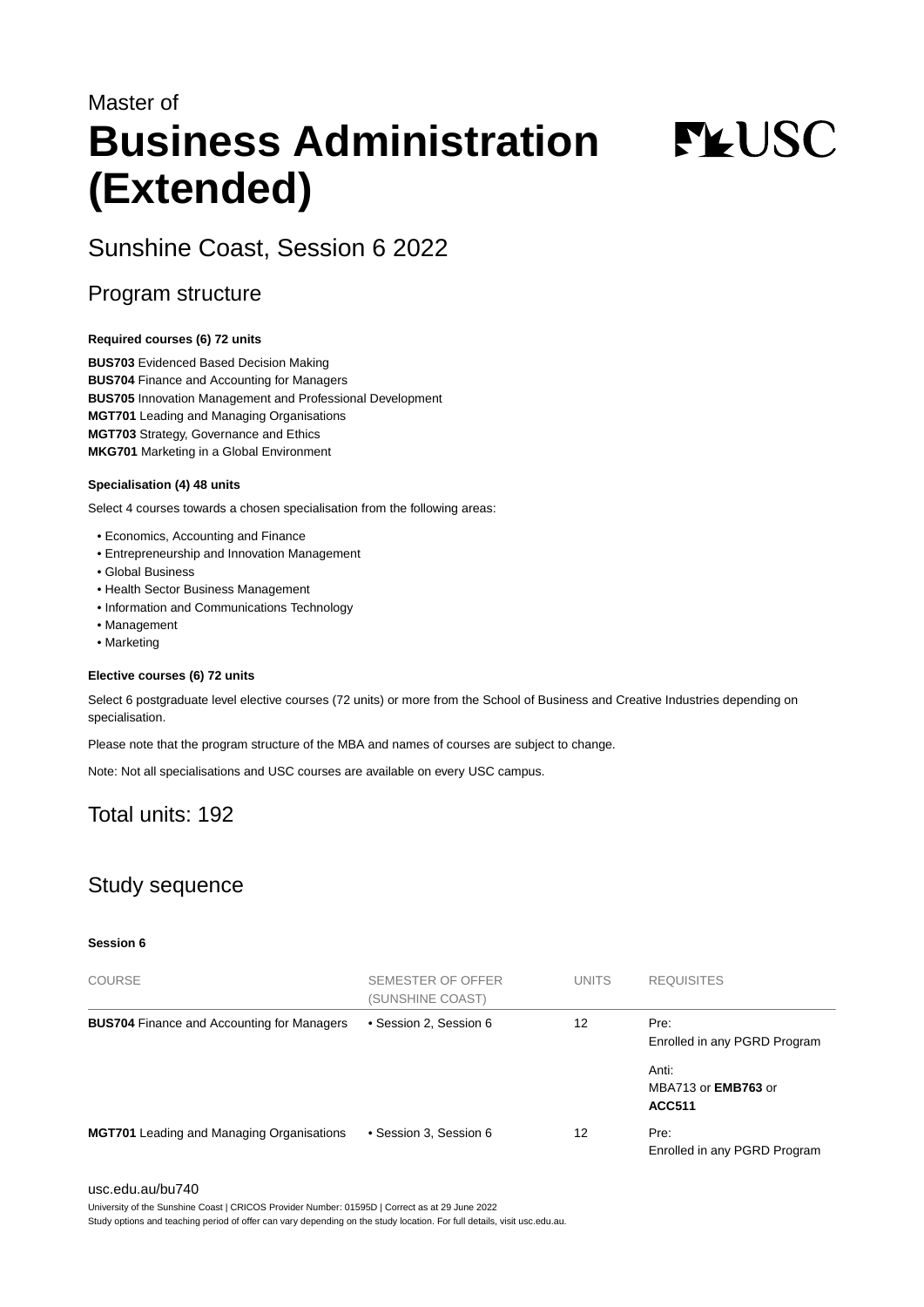or (enrolled in Program SC410, SC411, SC425, SC404 or SC405 and 280 units completed towards these Programs) Anti: MBA707 or **EMB757**

#### **Session 2**

| COURSE                                                              | <b>SEMESTER OF OFFER</b><br>(SUNSHINE COAST) | <b>UNITS</b> | <b>REQUISITES</b>                    |
|---------------------------------------------------------------------|----------------------------------------------|--------------|--------------------------------------|
| <b>BUS705</b> Innovation Management and<br>Professional Development | • Session 2, Session 7                       | 12           | Pre:<br>Enrolled in any PGRD Program |
|                                                                     |                                              |              | Anti:<br><b>MBA701 or EMB751</b>     |
| <b>MGT703</b> Strategy, Governance and Ethics                       | • Session 2, Session 7                       | 12           | Pre:<br>Enrolled in any PGRD Program |
|                                                                     |                                              |              | Anti:<br><b>MBA712 or EMB762</b>     |

#### **Session 3**

| <b>COURSE</b>                                   | SEMESTER OF OFFER<br>(SUNSHINE COAST) | <b>UNITS</b> | <b>REQUISITES</b>                    |
|-------------------------------------------------|---------------------------------------|--------------|--------------------------------------|
| <b>MKG701</b> Marketing in a Global Environment | • Session 1, Session 3                | 12           | Pre:<br>Enrolled in any PGRD Program |
|                                                 |                                       |              | Anti:<br>MBA702 and MBA726           |

Select 1 postgraduate level elective or specialisation course from the School of Business and Creative Industries.

#### **Session 5**

| <b>COURSE</b>                                 | SEMESTER OF OFFER<br>(SUNSHINE COAST) | <b>UNITS</b> | <b>REQUISITES</b>                    |
|-----------------------------------------------|---------------------------------------|--------------|--------------------------------------|
| <b>BUS703</b> Evidenced Based Decision Making | • Session 5<br>12                     |              | Pre:<br>Enrolled in any PGRD Program |
|                                               |                                       |              | Anti:<br><b>MBA703 or EMB753</b>     |

Select 1 postgraduate level elective or specialisation course from the School of Business and Creative Industries.

#### **Session 6**

Select 2 postgraduate level electives or specialisation courses from the School of Business and Creative Industries.

#### **Session 2**

Select 2 postgraduate level electives or specialisation courses from the School of Business and Creative Industries.

#### **Session 3**

Select 2 postgraduate level electives or specialisation courses from the School of Business and Creative Industries.

#### [usc.edu.au/bu740](https://www.usc.edu.au/bu740)

University of the Sunshine Coast | CRICOS Provider Number: 01595D | Correct as at 29 June 2022 Study options and teaching period of offer can vary depending on the study location. For full details, visit usc.edu.au.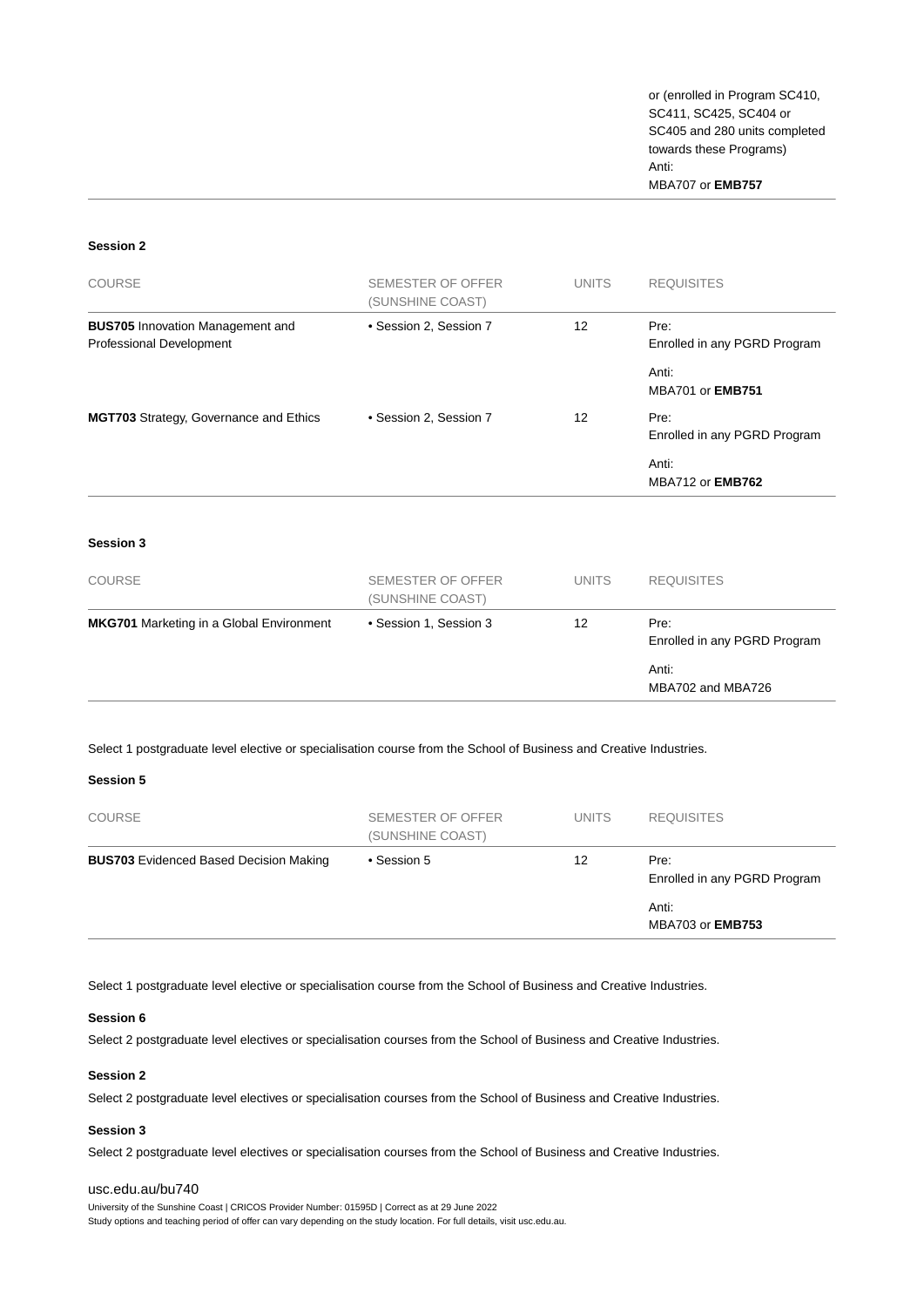#### **Session 5**

Select 2 postgraduate level electives or specialisation courses from the School of Business and Creative Industries.

This is an accelerated study sequence

#### **Session 6**

| <b>COURSE</b>                                     | SEMESTER OF OFFER<br>(SUNSHINE COAST) | <b>UNITS</b> | <b>REQUISITES</b>                                    |
|---------------------------------------------------|---------------------------------------|--------------|------------------------------------------------------|
| <b>BUS704</b> Finance and Accounting for Managers | • Session 2, Session 6                | 12           | Pre:<br>Enrolled in any PGRD Program                 |
|                                                   |                                       |              | Anti:<br>MBA713 or <b>EMB763</b> or<br><b>ACC511</b> |

Select 1 postgraduate level elective or specialisation course from the School of Business and Creative Industries.

#### **Session 7**

| <b>COURSE</b>                                                       | SEMESTER OF OFFER<br>(SUNSHINE COAST) | <b>UNITS</b> | <b>REQUISITES</b>                    |
|---------------------------------------------------------------------|---------------------------------------|--------------|--------------------------------------|
| <b>BUS705</b> Innovation Management and<br>Professional Development | • Session 2, Session 7                | 12           | Pre:<br>Enrolled in any PGRD Program |
|                                                                     |                                       |              | Anti:<br><b>MBA701 or EMB751</b>     |

Select 1 postgraduate level elective or specialisation course from the School of Business and Creative Industries.

#### **Session 1**

| <b>COURSE</b>                                   | SEMESTER OF OFFER<br>(SUNSHINE COAST) | <b>UNITS</b> | <b>REQUISITES</b>                    |
|-------------------------------------------------|---------------------------------------|--------------|--------------------------------------|
| <b>MKG701</b> Marketing in a Global Environment | • Session 1, Session 3                | 12           | Pre:<br>Enrolled in any PGRD Program |
|                                                 |                                       |              | Anti:<br>MBA702 and MBA726           |

Select 1 postgraduate level elective or specialisation course from the School of Business and Creative Industries

**Session 2**

| <b>COURSE</b>                                 | SEMESTER OF OFFER<br>(SUNSHINE COAST) | <b>UNITS</b>                         | <b>REQUISITES</b>                |
|-----------------------------------------------|---------------------------------------|--------------------------------------|----------------------------------|
| <b>MGT703</b> Strategy, Governance and Ethics | • Session 2, Session 7<br>12          | Pre:<br>Enrolled in any PGRD Program |                                  |
|                                               |                                       |                                      | Anti:<br><b>MBA712 or EMB762</b> |

Select 1 postgraduate level elective or specialisation course from the School of Business and Creative Industries

#### [usc.edu.au/bu740](https://www.usc.edu.au/bu740)

University of the Sunshine Coast | CRICOS Provider Number: 01595D | Correct as at 29 June 2022 Study options and teaching period of offer can vary depending on the study location. For full details, visit usc.edu.au.